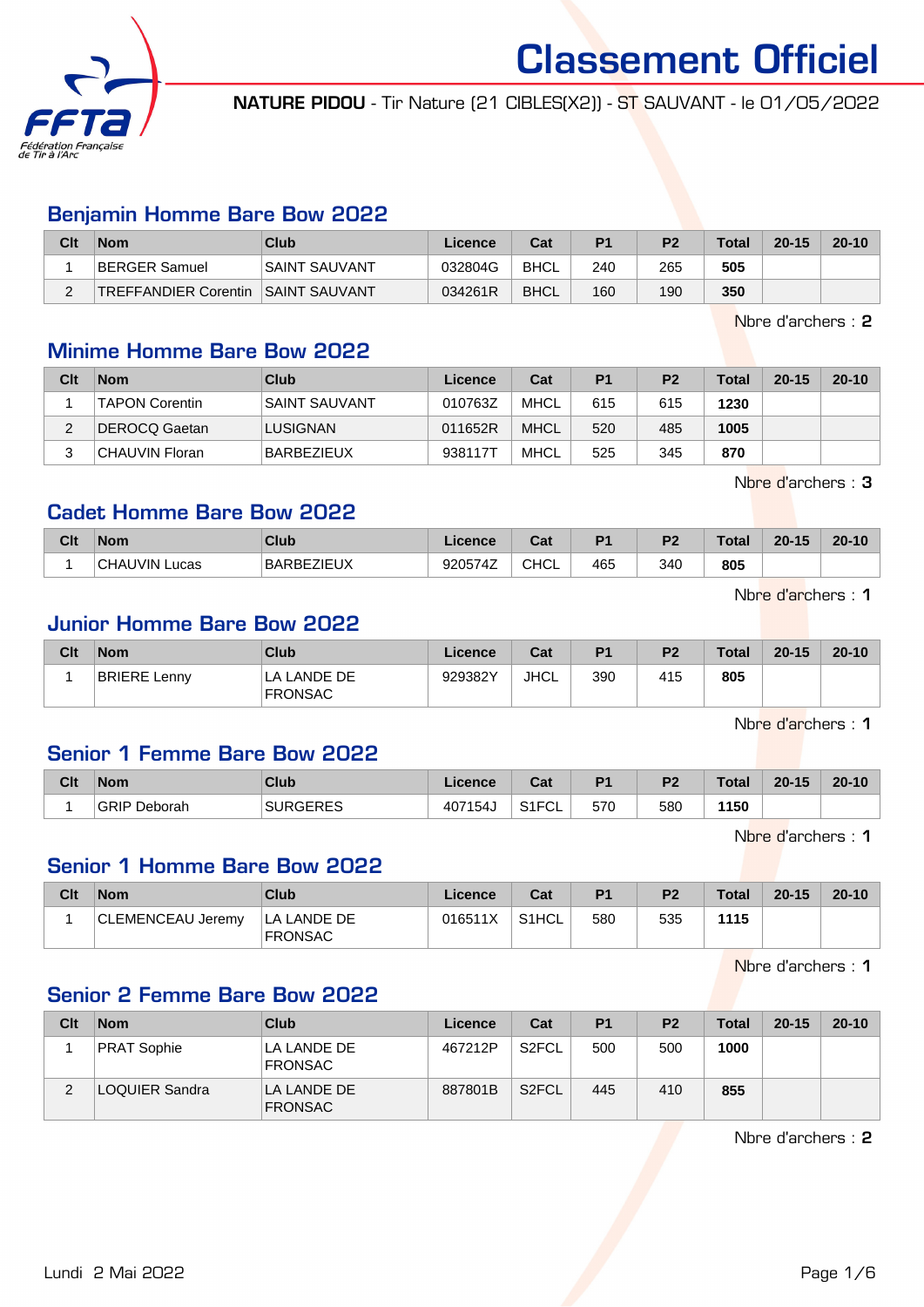

NATURE PIDOU - Tir Nature (21 CIBLES(X2)) - ST SAUVANT - le 01/05/2022

# Senior 2 Homme Bare Bow 2022

| Clt | <b>Nom</b>              | Club                          | Licence | Cat                | <b>P1</b> | P <sub>2</sub> | Total | $20 - 15$ | $20 - 10$ |
|-----|-------------------------|-------------------------------|---------|--------------------|-----------|----------------|-------|-----------|-----------|
|     | DOUTEAU Olivier         | <b>SAINTES</b>                | 882177N | S <sub>2</sub> HCL | 600       | 640            | 1240  |           |           |
| 2   | <b>FOREST Pascal</b>    | <b>ARDIN</b>                  | 819186V | S <sub>2</sub> HCL | 515       | 630            | 1145  |           |           |
| 3   | CADAMURO Laurent        | <b>GRAULHET</b>               | 720676U | S <sub>2</sub> HCL | 510       | 560            | 1070  |           |           |
| 4   | <b>DEROCQ Thierry</b>   | LUSIGNAN                      | 849345B | S <sub>2</sub> HCL | 505       | 515            | 1020  |           |           |
| 5   | <b>LOQUIER Stephane</b> | LA LANDE DE<br><b>FRONSAC</b> | 887803D | S <sub>2</sub> HCL | 455       | 425            | 880   |           |           |

Nbre d'archers : 5

Nbre d'archers : 1

### Senior 3 Femme Bare Bow 2022

| Clt | <b>Nom</b>               | <b>Club</b>   | icence  | ו ה<br>uai           | D <sub>1</sub> | D <sub>2</sub> | Total | $20 - 15$ | $20 - 10$ |
|-----|--------------------------|---------------|---------|----------------------|----------------|----------------|-------|-----------|-----------|
|     | <b>LESUEUR</b><br>Sylvie | <b>SAUMUR</b> | 638510H | 0.0001<br>ుర్'<br>◡∟ | 445            | 535            | 980   |           |           |

Senior 3 Homme Bare Bow 2022

| Clt | <b>Nom</b>               | Club                  | Licence | Cat   | <b>P1</b> | P <sub>2</sub> | Total | $20 - 15$ | $20 - 10$ |
|-----|--------------------------|-----------------------|---------|-------|-----------|----------------|-------|-----------|-----------|
|     | DE CARVALHO Serge        | <b>LIBOURNE</b>       | 607668J | S3HCL | 615       | 610            | 1225  |           |           |
| 2   | <b>TAPON Jean Yves</b>   | <b>SAINT SAUVANT</b>  | 366099J | S3HCL | 600       | 590            | 1190  |           |           |
| 3   | <b>PRIEURE Marcel</b>    | <b>LIBOURNE</b>       | 715045Y | S3HCL | 495       | 600            | 1095  |           |           |
| 4   | LAZZERI Lucien           | <b>ARDIN</b>          | 015034S | S3HCL | 555       | 480            | 1035  |           |           |
| 5   | <b>RIOM Philippe</b>     | <b>GUIRY EN VEXIN</b> | 399549T | S3HCL | 465       | 430            | 895   |           |           |
| 6   | <b>TRIBAUDEAU Robert</b> | <b>MANSLE</b>         | 270692F | S3HCL | 435       | 395            | 830   |           |           |

Nbre d'archers : 6

### Senior 1 Homme Arc à Poulies nu 2022

| Clt | <b>Nom</b>         | Club                | Licence | $R_{\rm{eff}}$<br>⊍d | D <sub>4</sub> | D <sub>2</sub> | <b>Total</b> | $20 - 15$ | $20 - 10$ |
|-----|--------------------|---------------------|---------|----------------------|----------------|----------------|--------------|-----------|-----------|
|     | ᆍᇀ<br>Svlvain<br>. | $E = T$<br>™VALLE . | 685829S | S <sub>1</sub> HCO   | 665            | 690            | 1355         |           |           |

Nbre d'archers : 1

### Senior 2 Femme Arc à Poulies nu 2022

| Clt | <b>Nom</b>        | Club                          | Licence | Cat                | P1  | P <sub>2</sub> | <b>Total</b> | $20 - 15$ | $20 - 10$ |
|-----|-------------------|-------------------------------|---------|--------------------|-----|----------------|--------------|-----------|-----------|
|     | JOUBERT Elisabeth | SAINT SAUVANT                 | 950327P | S <sub>2</sub> FCO | 450 | 530            | 980          |           |           |
|     | GALVAN Beatrice   | LA LANDE DE<br><b>FRONSAC</b> | 628558R | S <sub>2</sub> FCO | 455 | 465            | 920          |           |           |

Nbre d'archers : 2

# Senior 2 Homme Arc à Poulies nu 2022

| Clt | <b>Nom</b>              | Club          | .icence | Cat                | D <sub>4</sub> | n.  | $\tau$ otal | $20 - 15$ | $20 - 10$ |
|-----|-------------------------|---------------|---------|--------------------|----------------|-----|-------------|-----------|-----------|
|     | <b>JACOBY Christian</b> | <b>ROCHEL</b> | 283863X | S <sub>2</sub> HCO | 545            | 625 | 1170        |           |           |

Nbre d'archers : 1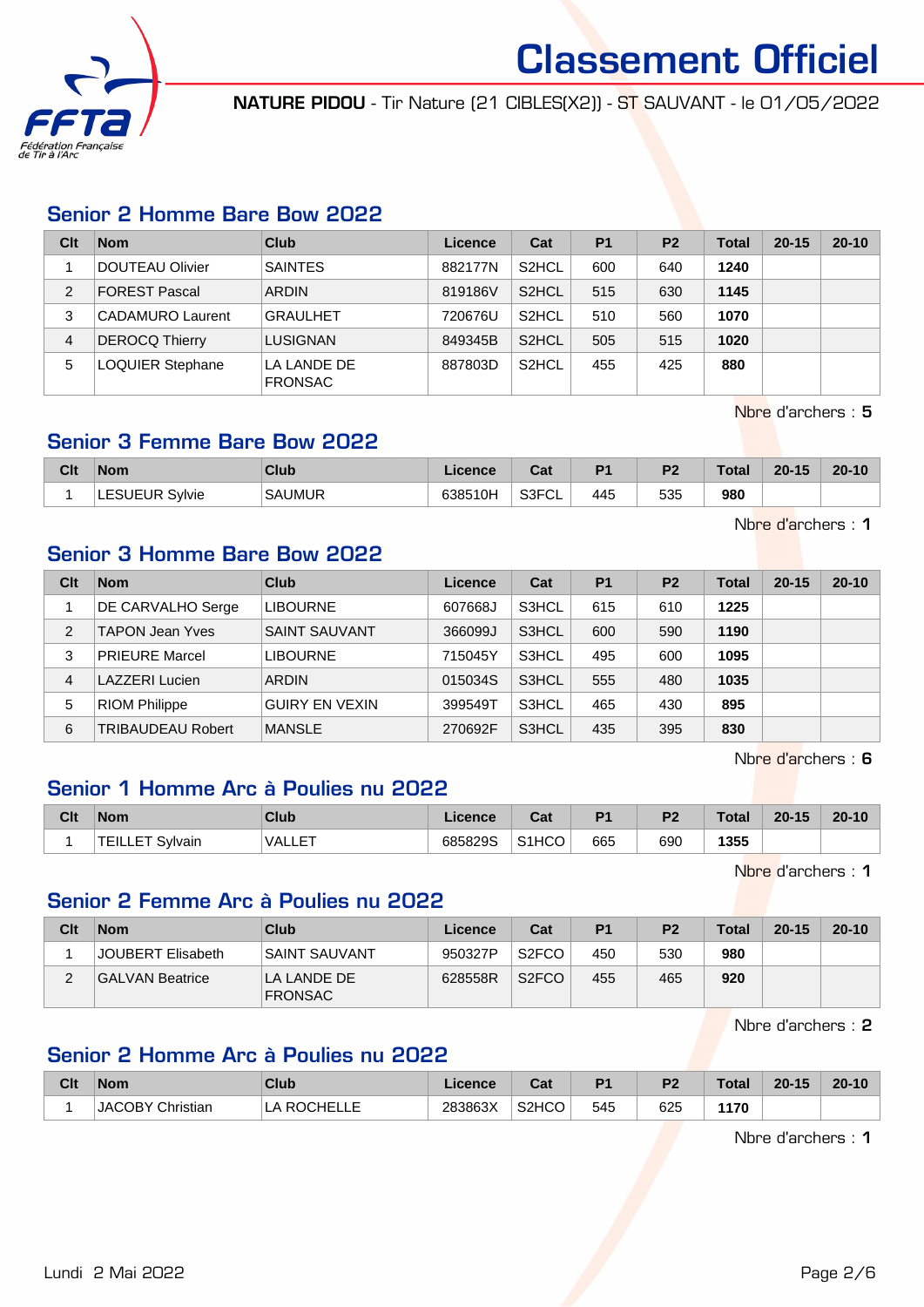

NATURE PIDOU - Tir Nature (21 CIBLES(X2)) - ST SAUVANT - le 01/05/2022

# Senior 3 Homme Arc à Poulies nu 2022

| Clt    | <b>Nom</b>             | Club                | Licence | Cat   | P <sub>1</sub> | P <sub>2</sub> | Total | $20 - 15$ | $20 - 10$ |
|--------|------------------------|---------------------|---------|-------|----------------|----------------|-------|-----------|-----------|
|        | ECLAIRCY Patrice       | <b>SAINT JUNIEN</b> | 437393C | S3HCO | 620            | 635            | 1255  |           |           |
| $\sim$ | SOPENA Michel          | LA ROCHELLE         | 013797X | S3HCO | 540            | 540            | 1080  |           |           |
|        | <b>LEONARD Jacques</b> | MANSLE              | 025356L | S3HCO | 405            | 385            | 790   |           |           |

Nbre d'archers : 3

# Senior 1 Homme Arc Droit 2022

| Clt | <b>Nom</b>              | Club            | Licence | Cat                | P <sub>1</sub> | P <sub>2</sub> | <b>Total</b> | $20 - 15$ | $20 - 10$ |
|-----|-------------------------|-----------------|---------|--------------------|----------------|----------------|--------------|-----------|-----------|
|     | FRADIN Nathan           | <b>LIBOURNE</b> | 880682N | S <sub>1</sub> HAD | 570            | 595            | 1165         |           |           |
| ົ   | <b>IACGER Joffrey</b>   | <b>VIRSON</b>   | 037214A | S <sub>1</sub> HAD | 445            | 485            | 930          |           |           |
| ◠   | <b>TREVISIOL Julien</b> | <b>SAINTES</b>  | 344363H | S <sub>2</sub> HAD | 335            | 425            | 760          |           |           |

Nbre d'archers : 3

### Senior 2 Femme Arc Droit 2022

| Clt | <b>Nom</b>                    | Club                                   | icence          | <b>r</b> ~<br>va.  | D.  | פם  |     | .15<br>20<br><b>ALC: YES</b> | $20 - 1^r$ |
|-----|-------------------------------|----------------------------------------|-----------------|--------------------|-----|-----|-----|------------------------------|------------|
|     | <b>IVIN</b><br>CHAI<br>Elodie | צו ובול־<br><b>BARBE</b><br>$-1 - 9/3$ | 16909D<br>C 4 C | S <sub>2</sub> FAD | 305 | 390 | 695 |                              |            |

Nbre d'archers : 1

# Senior 2 Homme Arc Droit 2022

| Clt            | <b>Nom</b>                 | <b>Club</b>                      | <b>Licence</b> | Cat                | P <sub>1</sub> | P <sub>2</sub> | Total | $20 - 15$ | $20 - 10$ |
|----------------|----------------------------|----------------------------------|----------------|--------------------|----------------|----------------|-------|-----------|-----------|
| 1              | DUNAUD Arnaud              | CASTELNAU DE<br><b>MEDOC</b>     | 911260A        | S2HAD              | 540            | 590            | 1130  |           |           |
| $\overline{2}$ | <b>CHAUVIN Eric</b>        | TOURNON SAINT<br><b>MARTIN</b>   | 436559W        | S <sub>2</sub> HAD | 460            | 530            | 990   |           |           |
| 3              | <b>LUCAS Jerome</b>        | LA LANDE DE<br><b>FRONSAC</b>    | 959124B        | S2HAD              | 460            | 465            | 925   |           |           |
| 4              | <b>LACROIX Daniel</b>      | <b>ARDIN</b>                     | 907264G        | S <sub>2</sub> HAD | 415            | 505            | 920   |           |           |
| 5              | <b>JOUBERT Sebastien</b>   | <b>SAINT SAUVANT</b>             | 914446N        | S2HAD              | 450            | 450            | 900   |           |           |
| 6              | <b>LAVILLENIE Gilles</b>   | <b>SAINT SAUVANT</b>             | 829322M        | S <sub>2</sub> HAD | 430            | 370            | 800   |           |           |
| 7              | <b>LEXCELLENT Emmanuel</b> | SAINT GEORGES D<br><b>OLERON</b> | 744485Y        | S2HAD              | 415            | 300            | 715   |           |           |
| 8              | <b>REPAUZET Herve</b>      | LA LANDE DE<br><b>FRONSAC</b>    | 744363R        | S <sub>2</sub> HAD | 395            | 305            | 700   |           |           |
| 9              | <b>TEILLET Philippe</b>    | VALLET                           | 790323X        | S <sub>2</sub> HAD | 305            | 330            | 635   |           |           |

Nbre d'archers : 9

# Senior 3 Femme Arc Droit 2022

| Clt | <b>Nom</b>       | Club                 | Licence | Cat   | P <sub>1</sub> | P <sub>2</sub> | <b>Total</b> | $20 - 15$ | $20 - 10$ |
|-----|------------------|----------------------|---------|-------|----------------|----------------|--------------|-----------|-----------|
|     | FREUND Genevieve | <b>SURGERES</b>      | 357654E | S3FAD | 510            | 405            | 915          |           |           |
| -   | GOHE Patricia    | <b>SAINT SAUVANT</b> | 669533D | S3FAD | 405            | 365            | 770          |           |           |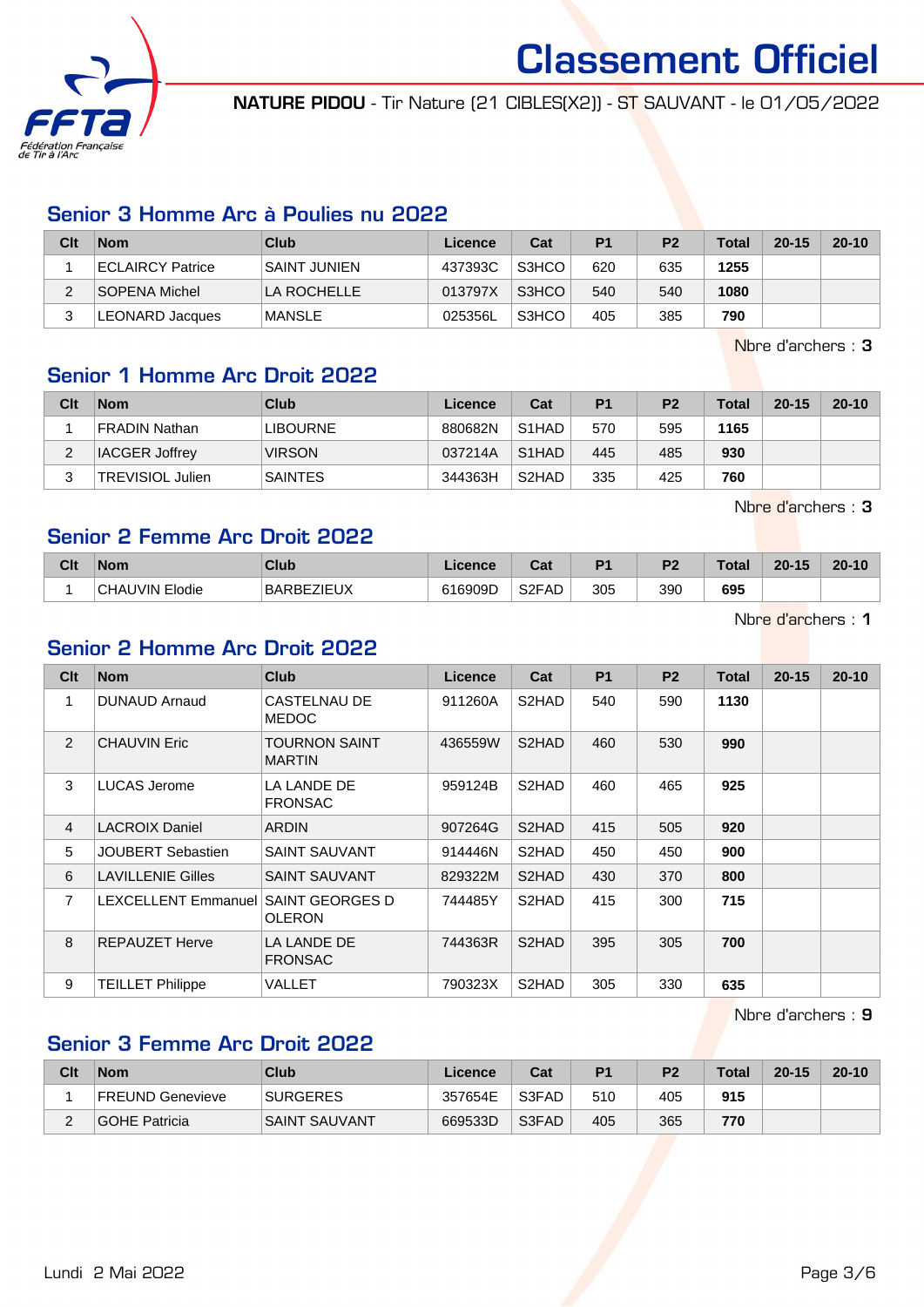

NATURE PIDOU - Tir Nature (21 CIBLES(X2)) - ST SAUVANT - le 01/05/2022

# Senior 3 Femme Arc Droit 2022 (Suite)

| Clt | <b>Nom</b>                         | Club          | Licence | Cat   | P <sub>1</sub> | P <sub>2</sub> | <b>Total</b> | $20 - 15$ | $20 - 10$ |
|-----|------------------------------------|---------------|---------|-------|----------------|----------------|--------------|-----------|-----------|
|     | BERT-LATRILLE Corinne CASTELNAU DE | <b>IMEDOC</b> | 997405L | S3FAD | 290            | 310            | 600          |           |           |

Nbre d'archers : 3

# Senior 3 Homme Arc Droit 2022

| Clt            | <b>Nom</b>               | <b>Club</b>                   | Licence | Cat   | <b>P1</b> | P <sub>2</sub> | <b>Total</b> | $20 - 15$ | $20 - 10$ |
|----------------|--------------------------|-------------------------------|---------|-------|-----------|----------------|--------------|-----------|-----------|
|                | <b>DARSES Christian</b>  | <b>PERIGNY</b>                | 339163F | S3HAD | 430       | 440            | 870          |           |           |
| $\overline{2}$ | <b>SERIS Alain</b>       | <b>SAINT SAUVANT</b>          | 373643J | S3HAD | 375       | 440            | 815          |           |           |
| 3              | <b>LESUEUR Michel</b>    | <b>SAUMUR</b>                 | 626848G | S3HAD | 390       | 390            | 780          |           |           |
| $\overline{4}$ | <b>ARNAUD Gerard</b>     | <b>SAINT SAUVANT</b>          | 718266Z | S3HAD | 335       | 365            | 700          |           |           |
| 5              | <b>ALLARD Patrice</b>    | <b>VIRSON</b>                 | 430496F | S3HAD | 350       | 310            | 660          |           |           |
| 6              | <b>DRILLON Gerard</b>    | <b>BARBEZIEUX</b>             | 343931N | S3HAD | 250       | 325            | 575          |           |           |
| 7              | <b>MARQUET Dominique</b> | LA LANDE DE<br><b>FRONSAC</b> | 417711J | S3HAD | 215       | 225            | 440          |           |           |

Nbre d'archers : 7

# Junior Homme Arc Libre 2022

| Clt    | <b>Nom</b>     | Club                                 | Licence | Cat  | P1  | P <sub>2</sub> | <b>Total</b> | $20 - 15$ | $20 - 10$ |
|--------|----------------|--------------------------------------|---------|------|-----|----------------|--------------|-----------|-----------|
|        | JOUBERT Maxime | <b>SAINT SAUVANT</b>                 | 833178D | JHTL | 605 | 620            | 1225         |           |           |
| ີ<br>∠ | MARCOUX Xavier | <b>AULNAY DE</b><br><b>SAINTONGE</b> | 888488Y | JHTL | 525 | 505            | 1030         |           |           |

Nbre d'archers : 2

# Senior 1 Homme Arc Libre 2022

| Clt | <b>Nom</b>    | Club             | Licence | <b>r</b> ~<br>ual                             | D <sub>1</sub> | D <sub>2</sub> | Total | $20 - 15$ | $20 - 10$ |
|-----|---------------|------------------|---------|-----------------------------------------------|----------------|----------------|-------|-----------|-----------|
|     | SERIS Bastien | SAINT<br>SAUVANT | 613837P | . HTL<br>$\mathsf{C4}^{\star}$<br>ᄀᆝᄂ<br>۱۱ ت | 685            | 715            | 400   |           |           |

Nbre d'archers : 1

### Senior 2 Homme Arc Libre 2022

| Clt | <b>Nom</b>            | Club                                 | Licence | Cat                | P <sub>1</sub> | P <sub>2</sub> | Total | $20 - 15$ | $20 - 10$ |
|-----|-----------------------|--------------------------------------|---------|--------------------|----------------|----------------|-------|-----------|-----------|
|     | MONTERON Regis        | LA LANDE DE<br><b>FRONSAC</b>        | 463846F | S <sub>2</sub> HTL | 660            | 640            | 1300  |           |           |
| 2   | MARCOUX Laurent       | <b>AULNAY DE</b><br><b>SAINTONGE</b> | 916915X | S <sub>2</sub> HTL | 600            | 640            | 1240  |           |           |
| 3   | <b>TEILLET Pascal</b> | <b>GROSBREUIL</b>                    | 721824S | S <sub>2</sub> HTL | 615            | 615            | 1230  |           |           |
| 4   | MAISON RaphaËl        | <b>ARDIN</b>                         | 000408U | S <sub>2</sub> HTL | 565            | 560            | 1125  |           |           |

Nbre d'archers : 4

# Senior 3 Homme Arc Libre 2022

| <b>Clt</b> | <b>Nom</b> | Club | icence | Cat | D <sub>1</sub><br>. . | P <sub>2</sub><br>$\sim$ | Total | $20 - 15$<br>__ | $20 - 10$ |
|------------|------------|------|--------|-----|-----------------------|--------------------------|-------|-----------------|-----------|
|            |            |      |        |     |                       |                          |       |                 |           |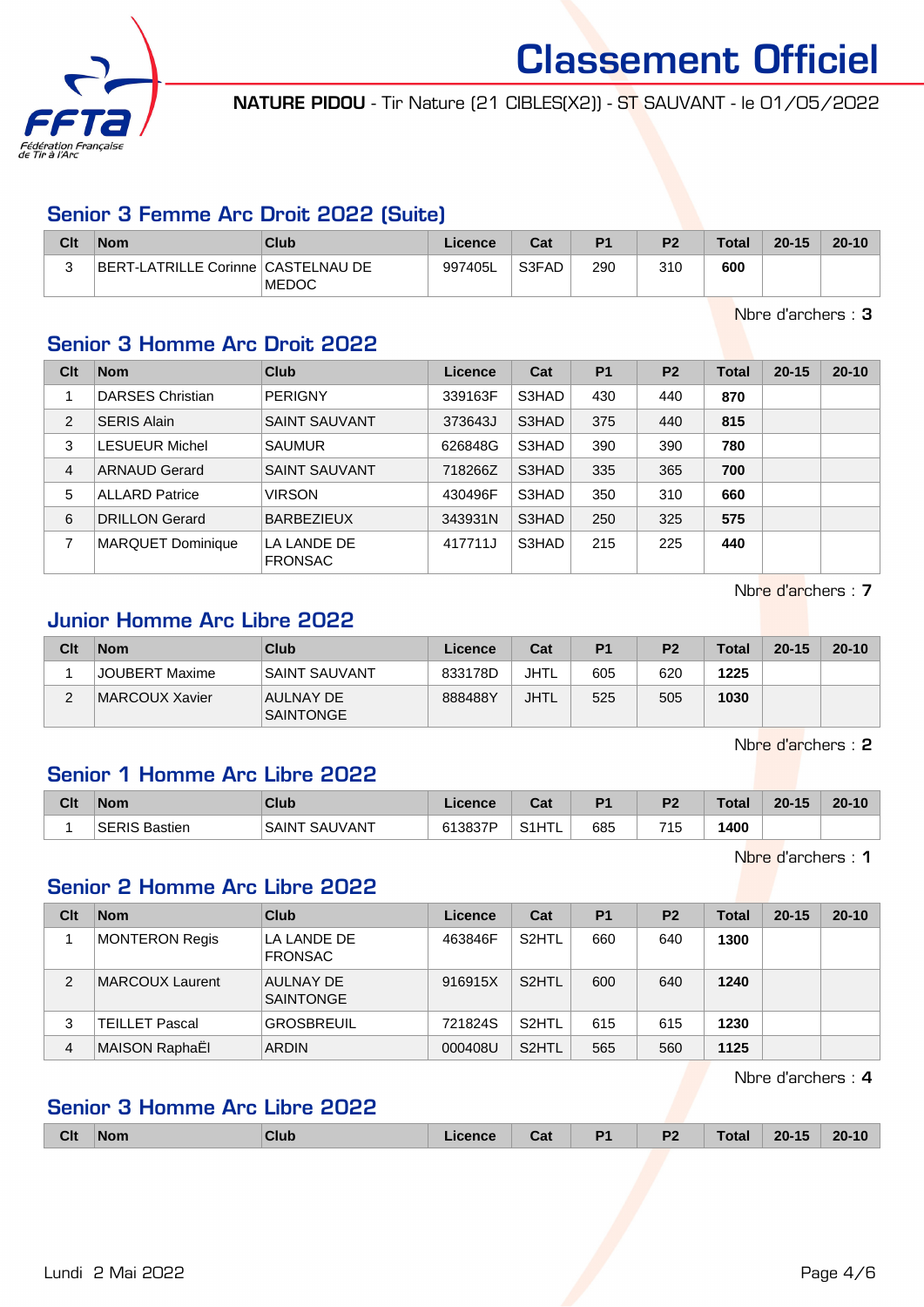

NATURE PIDOU - Tir Nature (21 CIBLES(X2)) - ST SAUVANT - le 01/05/2022

# Senior 3 Homme Arc Libre 2022 (Suite)

| Clt | <b>Nom</b>         | <b>Club</b> | Licence                    | Cat   | D <sub>4</sub> | ng. | <b>Total</b> | $20 - 15$ | $20 - 10$ |
|-----|--------------------|-------------|----------------------------|-------|----------------|-----|--------------|-----------|-----------|
|     | <b>ROUX Vivian</b> | PONS        | 77771.<br>ה ה<br>. ، ، ، ک | S3HTL | 535            | 540 | 1075         |           |           |

Nbre d'archers : 1

#### Junior Homme Arc Chasse 2022

| Clt | <b>Nom</b>       | Club                    | <b>Licence</b> | ⊍a⊧         | P <sub>1</sub> | פם  | Total | $20 - 15$ | $20 - 10$ |
|-----|------------------|-------------------------|----------------|-------------|----------------|-----|-------|-----------|-----------|
|     | PIGEON Alexandre | SAUVANT<br><b>SAINT</b> | 974268M        | <b>JHAC</b> | 180            | 230 | 410   |           |           |

Nbre d'archers : 1

# Senior 1 Homme Arc Chasse 2022

| Clt | <b>Nom</b>  | Club               | Licence | $R_{\alpha\beta}$<br>⊍a | D <sub>4</sub> | D <sub>2</sub> | <b>Total</b> | $20 - 15$ | $20 - 10$ |
|-----|-------------|--------------------|---------|-------------------------|----------------|----------------|--------------|-----------|-----------|
|     | DROUIN Hugo | ، SAUVANT<br>SAINT | 907622W | S1HAC                   | 555            | 515            | 1070         |           |           |

Nbre d'archers : 1

### Senior 2 Femme Arc Chasse 2022

| Clt | <b>Nom</b>                | Club          | Licence | Cat                | P <sub>1</sub> | P <sub>2</sub> | <b>Total</b> | $20 - 15$ | $20 - 10$ |
|-----|---------------------------|---------------|---------|--------------------|----------------|----------------|--------------|-----------|-----------|
|     | CHAUTARD-VALLE<br>Estelle | <b>VALLET</b> | 871397W | S <sub>2</sub> FAC | 465            | 490            | 955          |           |           |

Nbre d'archers : 1

### Senior 2 Homme Arc Chasse 2022

| Clt            | <b>Nom</b>                 | <b>Club</b>                         | Licence | Cat                | P <sub>1</sub> | P <sub>2</sub> | <b>Total</b> | $20 - 15$ | $20 - 10$ |
|----------------|----------------------------|-------------------------------------|---------|--------------------|----------------|----------------|--------------|-----------|-----------|
|                | <b>LACROTTE Christophe</b> | CASTELNAU DE<br><b>MEDOC</b>        | 276241M | S2HAC              | 545            | 580            | 1125         |           |           |
| $\overline{2}$ | <b>DOUET Nicolas</b>       | <b>SAINT SAUVANT</b>                | 878872W | S <sub>2</sub> HAC | 485            | 465            | 950          |           |           |
| 3              | <b>ROBIN Francois</b>      | <b>SAINT SAUVANT</b>                | 735468X | S2HAC              | 460            | 395            | 855          |           |           |
| 4              | PIGEON Jean Marc           | <b>SAINT SAUVANT</b>                | 943013P | S2HAC              | 455            | 385            | 840          |           |           |
| 5              | <b>CUILLERDIER Julien</b>  | ST SULPICE DE ROYAN                 | 014226N | S2HAC              | 265            | 425            | 690          |           | 6         |
| 6              | <b>LEBOT Cedric</b>        | <b>CASTELNAU DE</b><br><b>MEDOC</b> | 316462F | S2HAC              | 345            | 345            | 690          |           | 3         |
| 7              | <b>FRANKOWIAK Pierre</b>   | <b>VIRSON</b>                       | 961218C | S <sub>2</sub> HAC | 240            | 290            | 530          |           |           |
| 8              | <b>SEYWERT Philippe</b>    | <b>VIRSON</b>                       | 017465J | S2HAC              | 185            | 305            | 490          |           |           |
| 9              | <b>NICOLAS Patrick</b>     | <b>SAINT SAUVANT</b>                | 906333V | S2HAC              | 285            | 190            | 475          |           |           |

Nbre d'archers : 9

# Senior 3 Femme Arc Chasse 2022

| Clt | <b>Nom</b>             | <b>Club</b>             | Licence | $\sim$<br>ual | D <sub>1</sub> | D <sub>2</sub> | Total | $20 - 15$ | $20 - 10$ |
|-----|------------------------|-------------------------|---------|---------------|----------------|----------------|-------|-----------|-----------|
|     | $\sim$<br>ARD.<br>Anna | <b>SAUVANT</b><br>SAINT | 764875L | S3FAC         | 250            | 295<br>__      | 545   |           |           |

Nbre d'archers : 1